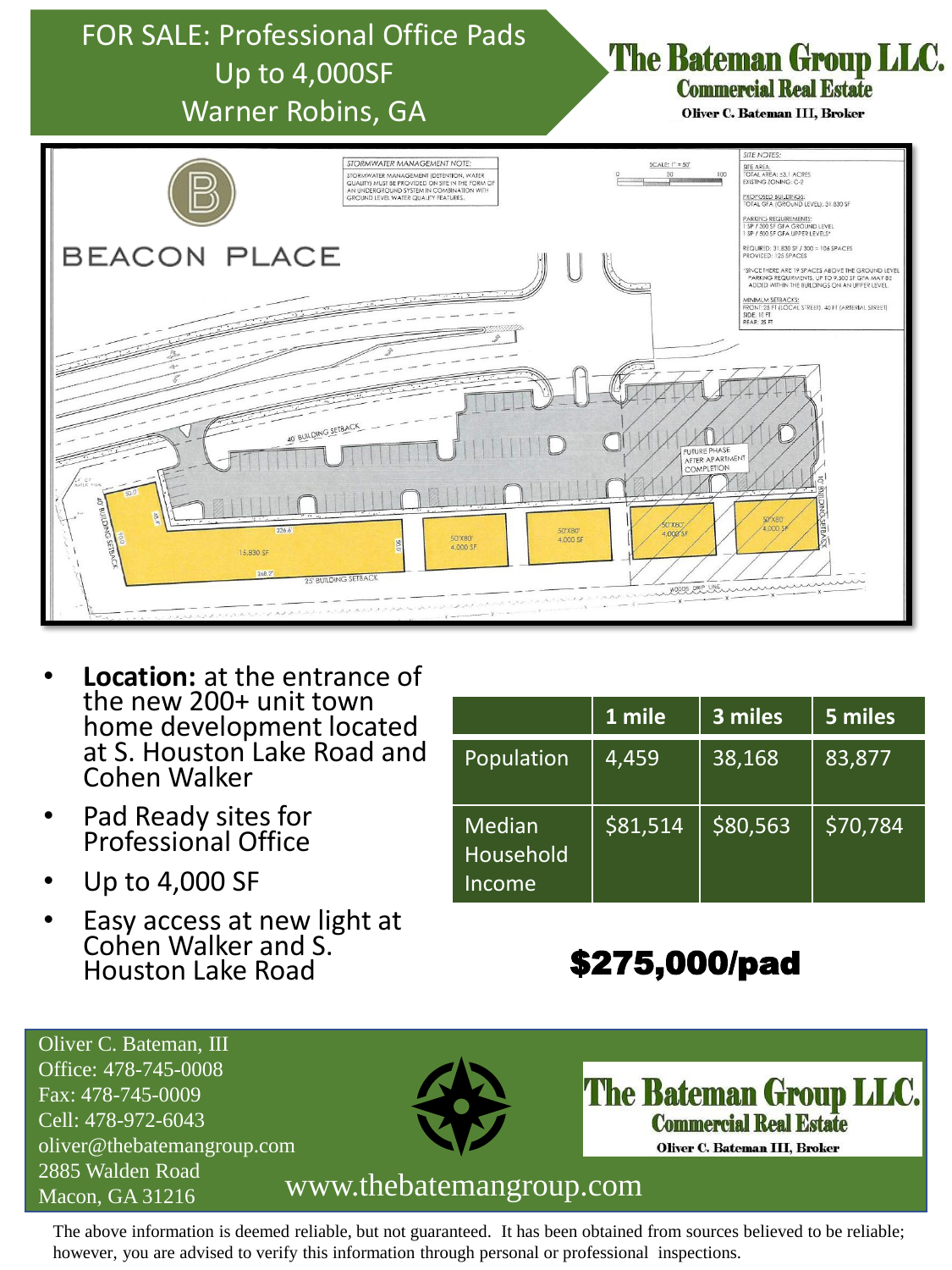FOR SALE: Professional Office Pads Up to 4,000SF Warner Robins, GA



### **Locator Map**



Oliver C. Bateman, III Office: 478-745-0008 Fax: 478-745-0009 Cell: 478-972-6043 oliver@thebatemangroup.com 2885 Walden Road



**The Bateman Group LLC. Commercial Real Estate** Oliver C. Bateman III, Broker

### Macon, GA 31216 www.thebatemangroup.com

The above information is deemed reliable, but not guaranteed. It has been obtained from sources believed to be reliable; however, you are advised to verify this information through personal or professional inspections.